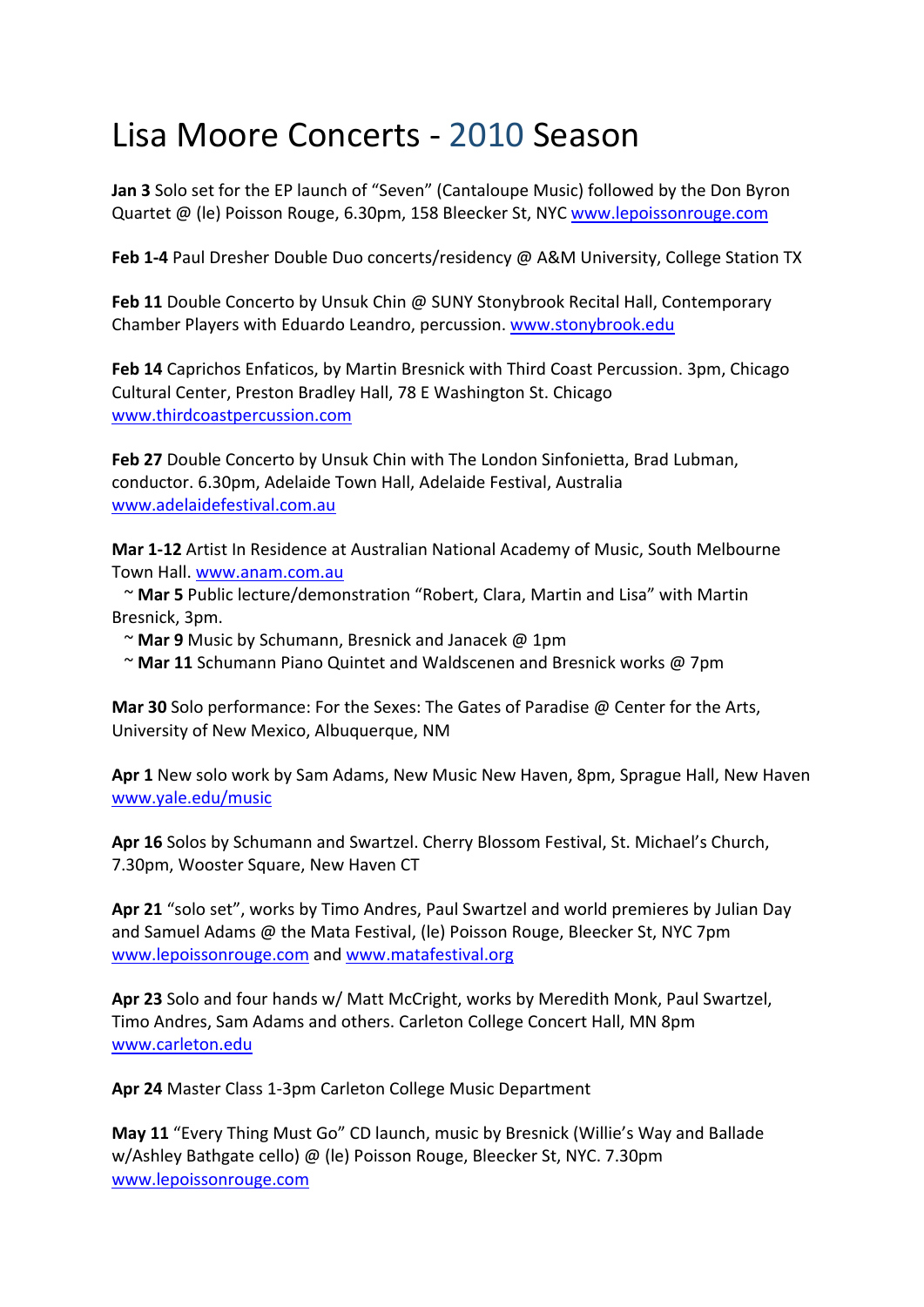**May 25** Solo: "Seven Piano Etudes" by Don Byron,@ Keys to the Future Festival, (le) Poisson Rouge 7pm, 158 Bleecker St, NYC www.keystothefuture.org

**May 26** Solo: Solos by Silvestrov, Gosfield and Mellits @ Keys to the Future Festival, (le) Poisson Rouge 7pm, 158 Bleecker St, NYC www.keystothefuture.org

**May 29** Seven Piano Etudes by Don Byron, and other Byron works with the Brooklyn Rider String Quartet. American Academy in Rome www.aarome.org

**Jun 4 & 6** music by Dresher, Bresnick and Sam Adams with the Paul Dresher Double Duo Old First Church, San Francisco www.oldfirstconcerts.org

**Jun 19‐26** Norfolk Festival CT www.yale.edu/norfolk

 ~ **Jun 19** Solo concert in The Shed, Norfolk Festival, 7.30pm. Music by Schumann, Janacek, Byron, Adams, Marshall, Lang and Bresnick

**Jul 2** solo concert works by Schumann, Janacek, Byron, Andres, Lang, Bresnick, S. Adams Aula Bayhse (Town Hall) at 3pm, Blonay, Switzerland. www.ccm.uc.edu/musicx

**Jul 12‐19** Mizzou Festival, Columbia MO newmusicsummerfestival.missouri.edu

~ July 13 Solo concert works by Bresnick, Sam Adams, Andres, Byron, Janacek

 ~ July 15 "ClassiVibe" chamber music by Schumann (Piano Quintet) and Bresnick (Fantasia on a Theme by Willie Dixon)

Both concerts @ 7:30pm Missouri Theatre Center for the Arts www.motheatre.org.

**Jul 26 ‐ Sep 2** Macgeorge Fellowship, University of Melbourne.

~ Aug 4 Sydney Conservatorium 12 noon lecture‐demo

 ~ Aug 13 Concert Mussorgsky's Pictures at an Exhibition and Bresnick's Caprichos Enfaticos and Bird as Prophet, Melba Hall.

University of Melbourne, Australia

 ~ Aug 19 Solo Lunchtime concert, Janacek, Bresnick and Mussorgsky, St. Lucia. The Nickson Room at 12:30pm, Uni of Queensland.

http://www.uq.edu.au/music

~ Aug 30 Worker's Union, Louis Andreissen, ANAM, Melbourne www.anam.org.au

**Sep 26** "Eastern Ripples" Concert with Ashley Bathgate cello, 3pm, 36 Bridge Street Montgomery, NY. www.villageofmontgomery.org

**Oct 2** TwoSense concert with Ashley Bathgate cello and Andy Akiho steel pans. Music by Adams, Akiho, Bresnick, Feigenbaum, Janacek and Schumann 7.30pm @ Firehouse12, 45 Crown St, New Haven, box office 203.785.0468. www.firehouse12.com

**Oct 10** solos by Chopin, Rzewski and Schumann - Chopin Festival Wesleyan University, Crowell Hall, 3pm, Middletown CT www.wesleyan.edu

**Nov 11** "Chopin @ 200 Festival" Nocturne Night ‐ solo music by Chopin and Debussy ‐ Crowell Hall, 7pm Wesleyan University www.wesleyan.edu